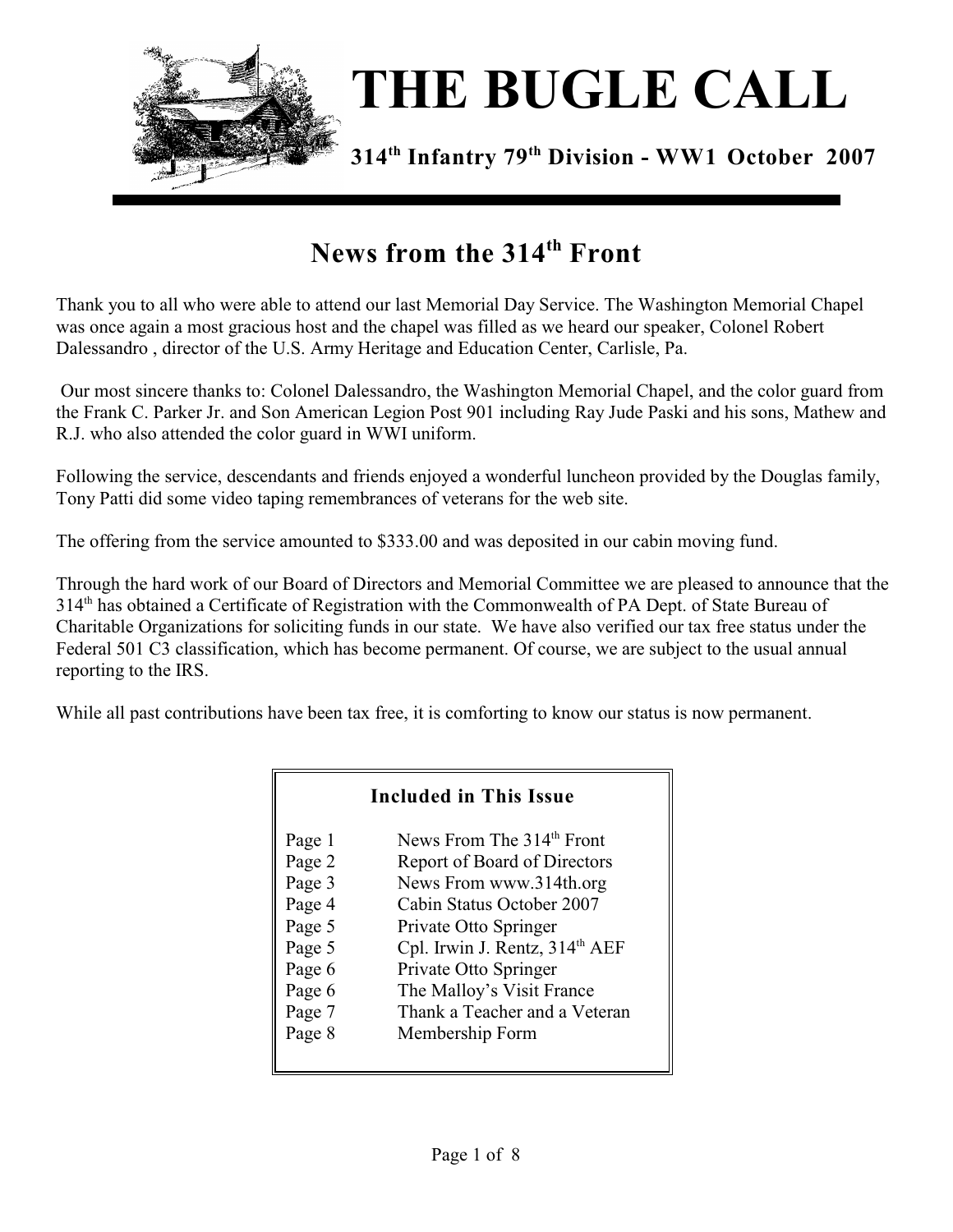### Board Meeting Report - Descendants and Friends, 314<sup>th</sup> Inf. AEF

#### **June 16, 2007**

In attendance were the following persons;

President Al Douglas and wife Martha, Vice President John H. Shetler, Treasurer Ray Jude Paski, board members Frank Dube, Bob Rentz, Joe Patti, Joseph T. Labrum Jr. and member Robert Young. Col. Craig Nannos, representing the AHEC, and The Very Rev. R. James Larsen, representing the WMC. Thomas J Timoney was not able to attend but did meet with Rev. Larsen before the meeting.

Motions were made, seconded, and approved for the following;

- 1. The officers of the D&F 314<sup>th</sup> to remain the same for the term of one year.
- 2. To extend the lease for the World of Scouting Museum, as tenant, on a monthly basis. Rev Larsen to contact, John Shay Esq. (WMC) and Thomas J. Timoney Esq.  $(314^{\text{th}})$
- 3. The unused captured German shells, piled up by the brick wall, to be gifted to the AHEC.
- 4. Voted in as a board member.

Robert Young 4306 Wheelwright Trail Downingtown, PA. 19335

5. Ray Jude Paski to pay the chapel organist \$100 for our past Memorial Day Service.

President Al Douglas reported that we have obtained our charitable status with the state of PA to solicit funds for the cabin move. Al also asked we keep track of our individual time for the move project as it may help qualify for matching funds. Along these same lines, Col. Nannos reported that all monies received will go to the AHEC Foundation for tax purposes.

It was reported there is \$12,000 in the cabin move fund. Treasurer Ray Jude Paski issued his financial statement of \$12,196.19 (total) being in the  $314<sup>th</sup>$  funds.

Rev Larsen informed us that he will be retiring by the end of the year, we wish him well in his new venture in Dayton, Ohio. Many thanks were extended for all he has done for us. He also highly suggested that we make the cabin available during the week for special events at the chapel and have someone hand out information for our project. Al Douglas has already prepared a brochure and John H. Shetler has produced a move fund form for donations. Rev. Larsen also reported that the form of agreement between the WMC and the  $314<sup>th</sup>$  is being refined in regards to the insurance issues and the cabin moving contractor, that being, the contractor should supply the necessary insurance to be overseen by us and the WMC.

Discussion of the fund raising effort included: that Mike Vereb be given a chance to lead the effort in Harrisburg before we try to contact Gov. Rendell ourselves. Al Douglas and Joseph Labrum discussed getting in contact with local banks to seek donations/grants. Rev. Larsen indicated we have use of the endowment. We should not count on this money as part of our cabin moving fund but may be a source to qualify as a matching fund. Col. Dalessandro had suggested in a prior meeting that the monies spent by Carlisle may also be a consideration for matching funds. Al reported that his meeting with Senator Spector has not produced anything yet.

This report certainly does not cover all of the discussion but is intended to cover the highlights and keep everyone informed and focused on our work at hand, that being, the move and preservation of the cabin and collection.

Respectfully submitted,

John H. Shetler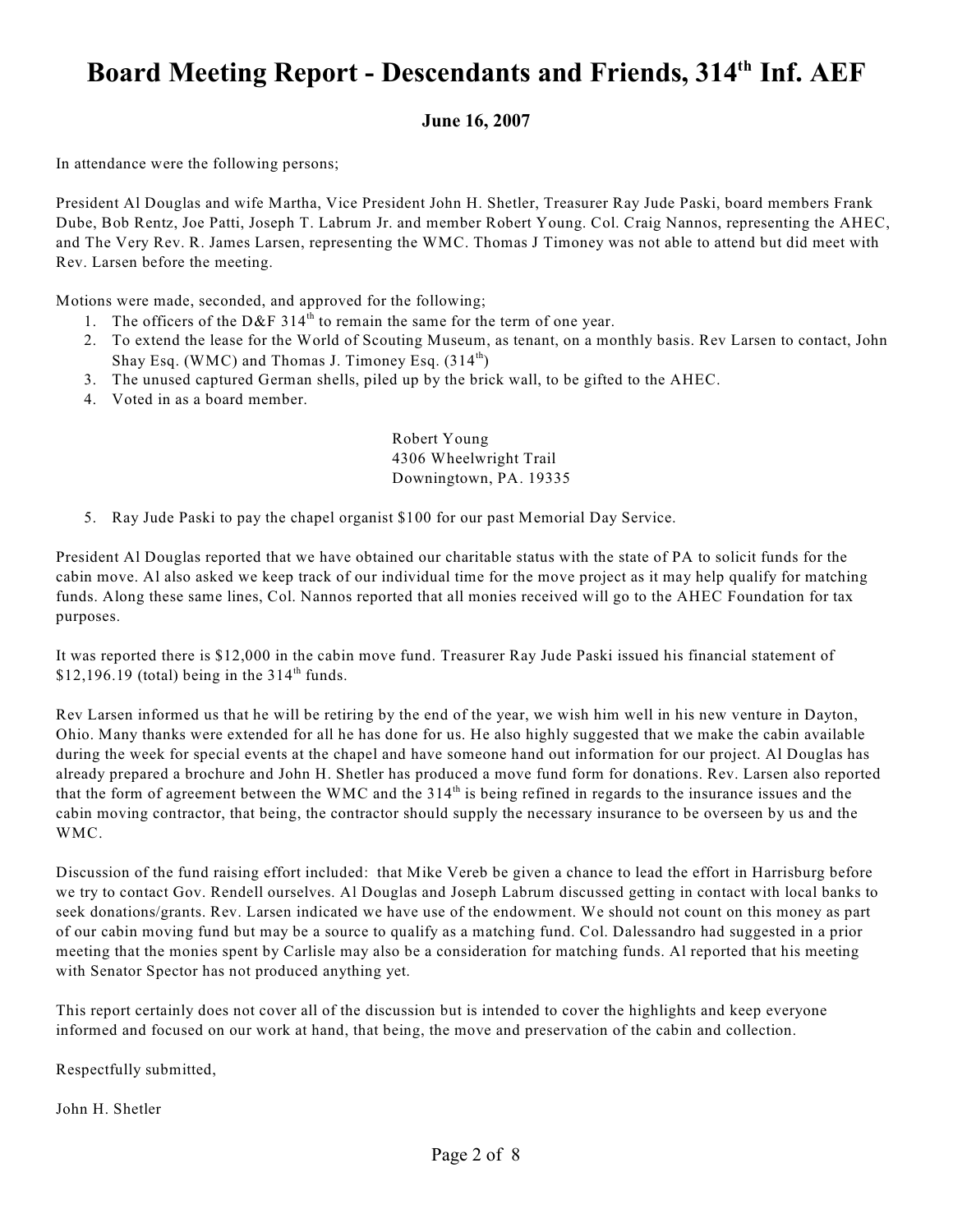## **News From WWW.314th.ORG**

Tony Patti has been very busy this year with our website. If you haven't visited the web site recently, please do. There are many new areas to view and explore.

The www.314th.org website now contains more than 1,000 photographs, 83 separate web pages, 6 videos, including four taken during the last Memorial Day ceremony.

The website now comprises a total of 1.4 Gigabytes (more than two full CD-ROM's) of information about the 314th Infantry A.E.F.

Some of the newer web pages cover these topics:

Bugle Call newsletters (the years 2000 - 2007 are now available online in PDF, JPG, and WPD formats) Historical Documents from 1917, 1918, 1919, 1922, 1937, 1959, 1962, 1971 and 2004 are all available online Camp Meade Leviathan Pat the Mascot Princess Matoika Postcards (especially for 1917 - 1922, including soldier postcards written to friends and relatives at home) Perpetual Light Bullet Pencils France

Tony is also asking if anyone who has  $314<sup>th</sup>$  photos and /or documents (especially photos of the inside or outside of the cabin during 1930-1990) and/or newsletters prior to the year 2000, please contact him at tonyspatti@comcast.net . You may want to consider this offer as it would be a wonderful way to help preserve your family and  $314<sup>th</sup>$  history. If you have a history or diary that you would want part or all of on the web, please contact Tony.

[Editor's Note]

Once again, for those of you who have not seen the website for the 314th you are in for a real experience. The website as set up by Tony Patti is one of the best constructed and information loaded sites on the Internet. Please take the first opportunity that you have to look at it. As usual Tony has done a GREAT job.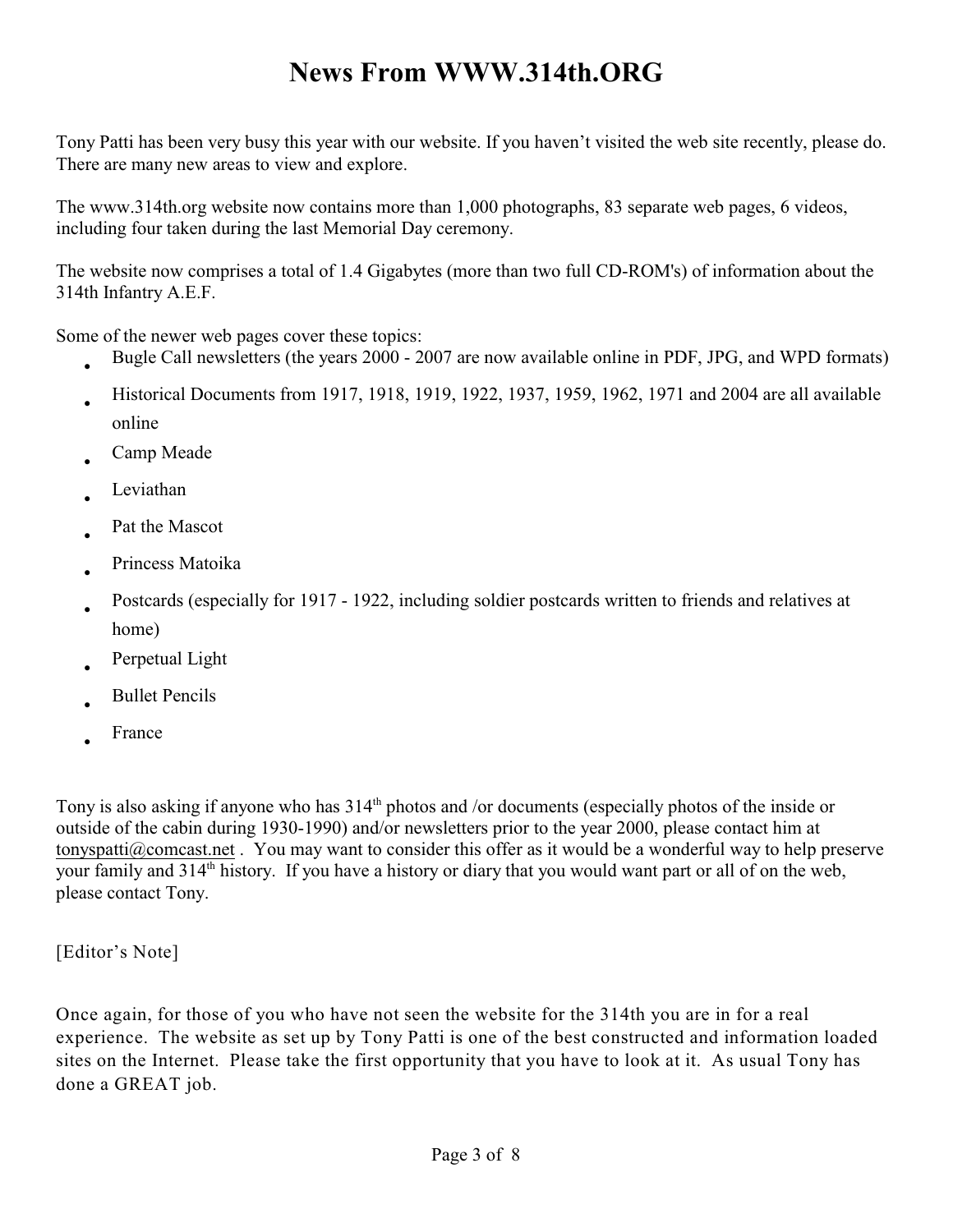## **Cabin Status - October 2007**

The Board of Directors is continuing to work hard at finding funding for the transfer of the Cabin to the Army Heritage and Education Center, Carlisle, PA. Our cabin moving fund is growing slowly but, steadily, and has a current balance of \$13,134.92. The army has informed us that they have begun to look for funding also.

The AHEC is nearing completion of the German side of the WW I trench exhibit. The AEF side is complete and the HQ area of the trench bears a 314<sup>th</sup> sign. For those folks who can visit Carlisle and the AHEC, the trench system is a "must see"!

In June, board members met with reporter Megan Hart of the Lancaster Sunday News at the cabin. Megan did a wonderful job and the article made front page news of the local section on July  $8<sup>th</sup> 2007$ .

The World of Scouting Museum has a new director, Jill Dixon. The weekend cabin opening schedule remains the same: Saturday's and Sunday's from 12 noon- 5pm. However, we suggest persons call ahead to avoid any unforeseen closures. Please call the museum at 610-783-5311 or the World of Scouting archives at 610-574- 9474 to verify the schedule and leave a message if needed. You may also contact :

President Al Douglas at 610- 489- 4036 or Vice President John H. Shetler at 717-284-3293 and they will try to accommodate your wishes.

We ask our members to please make it a point to help spread the word of  $314<sup>th</sup> AEF$  and our cabin moving project. This can be done just by a simple conversation with family and friends. Remember your family veteran and the sacrifices they made.

Checks for the cabin move fund should be made payable and sent to:

"Descendants and Friends of the  $314<sup>th</sup>$ " c/o Timoney/Knox 400 Maryland Drive Ft. Washington, PA. 19034-7544

Contributions are tax deductible under 501 C3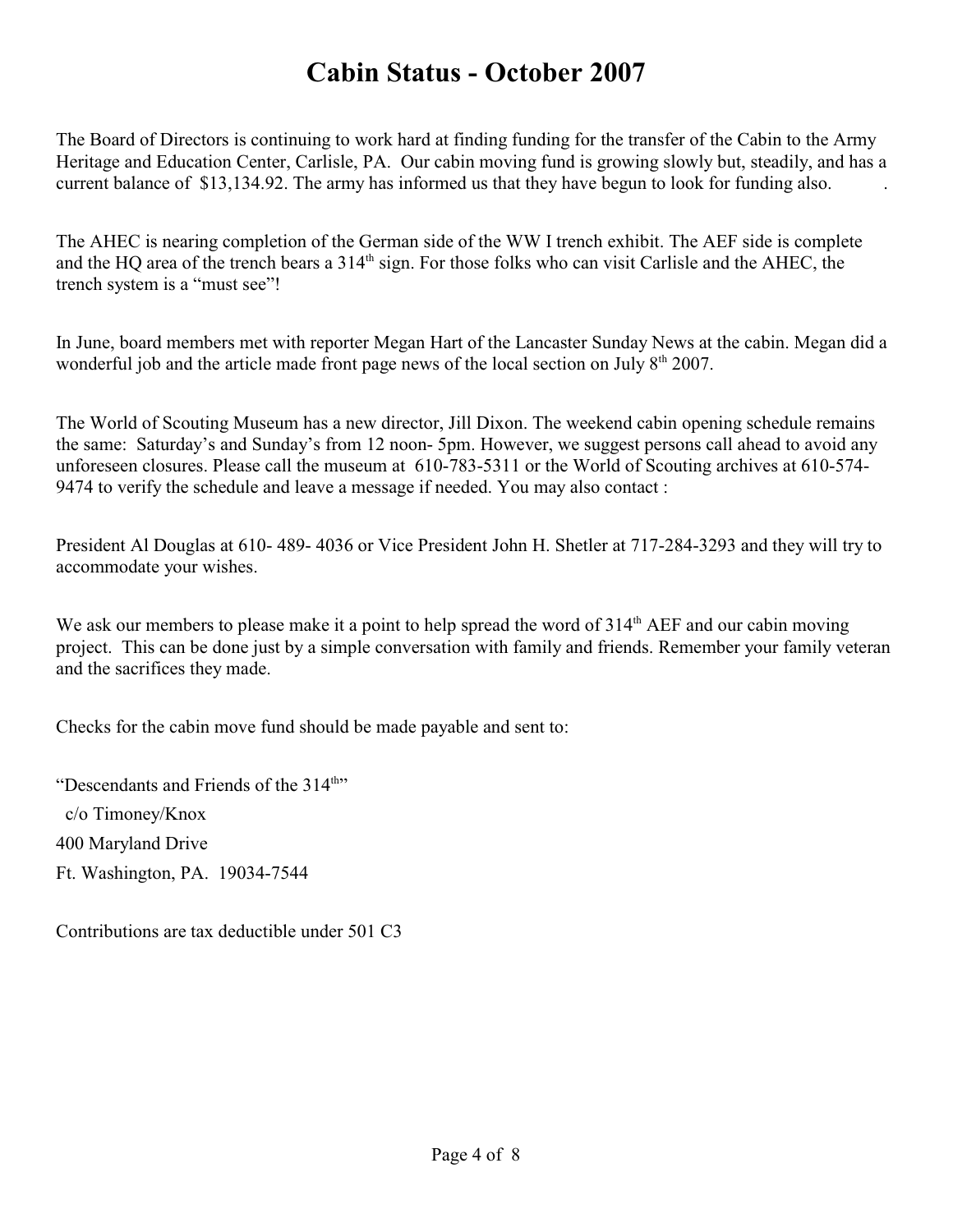# **Corporal Irwin J. Rentz, 314<sup>th</sup> Infantry AEF**

Contributed by Joseph Rentz and Robert Rentz

Our father and grandfather was Irwin J. Rentz of the 314<sup>th</sup> Infantry, Company A. Mr. Rentz was a most organized individual who kept meticulous records of his activities during his tenure with the 314th. He was just 23 years of age, a school teacher in a one room schoolhouse in Berks County, Pennsylvania; he had been married for just 6 months when he arrived at Camp Meade at 8:00 on the night of December 28, 1917. What follows are excerpts gleaned from his diary.

December 28<sup>th</sup> ,1917 - Arrived at Camp Meade, Maryland. Met many new friends. We are a jolly bunch of fellows. Thank God for that. Prospects of going to France are, according to them, "not very good."

April 6<sup>th</sup>, 1918 - We left Camp Meade for Baltimore, marched about ten miles through the streets of Baltimore. Most of the way at attention with Bayonets fixed. Reviewed by President Wilson. Crowd seemed to like the  $314<sup>th</sup>$  best of all.

July 6<sup>th</sup>, 1918 - Left Camp Meade at 8:00 am, were cheered all along the way especially in Baltimore and Philadelphia. Spent the night in Jersey City before boarding the USS Leviathen. Arrived in Brest, France - July  $19^{th}$ ,  $1918$ .

August  $3<sup>rd</sup>$ , 1918 - Was assigned to Intelligence Department. Was issued helmets and 100 rounds of ammunition. I am to be on an observation Post. The rate of deaths in this service is second highest in the Army.

September  $13<sup>th</sup>$ , 1918 - Arrived about 10 miles south of Verdun. First day of combat. Lots of activity in the air. Observation Balloons in the air - one shot down by an aeroplane. Our position was discovered and the shells began. The barrage was much like the incessant sound of large drums. The sky was red with flashes of the artillery while the shrapnel made a hard whining noise as it burst above us. General Pershing passed our area. Ferguson was shot by a machine gun. My first sight of bloodshed. Many men died that night. The  $315<sup>th</sup>$ retreated in disorder telling us we were now the front line. Casualties are heavy. First aid inadequate.

October 1<sup>st</sup>, 1918 - Today at about 1 PM our relief came over the hill. Our outfit was hit hard. Many men died on the field of battle from exposure.

November  $1<sup>st</sup>$ , 1918 - We began our Second Drive. Heavy shelling. Passed through several places that had been heavily gassed. Shots were everywhere, hid behind a pile of ammunition and gave up hope of living through the fire. Many men severely burned by mustard gas. We left dugouts and began a very rapid advance. Captured many towns.

November  $11<sup>th</sup>$ , 1918 - At 11 am. The  $11<sup>th</sup>$  hour, the  $11<sup>th</sup>$  day of the month, the  $11<sup>th</sup>$  day of our advance - the guns stopped firing and our advance ceased. We spent the rest of the day talking about the strange conditions. In the evening the Germans began celebrating by shooting off their store of rockets and flares. A very pretty sight. We had small campfires, the first we were permitted.

May 16<sup>th</sup>, 1919 - We left France aboard the Princess Matoika, formerly a German vessel which had been interned in Japan - finally given to the U. S. for transport service.

May  $30<sup>th</sup>$ , 1919 - Discharged from the army at Fort Dix (518 days in the Army). (Continued Page 6)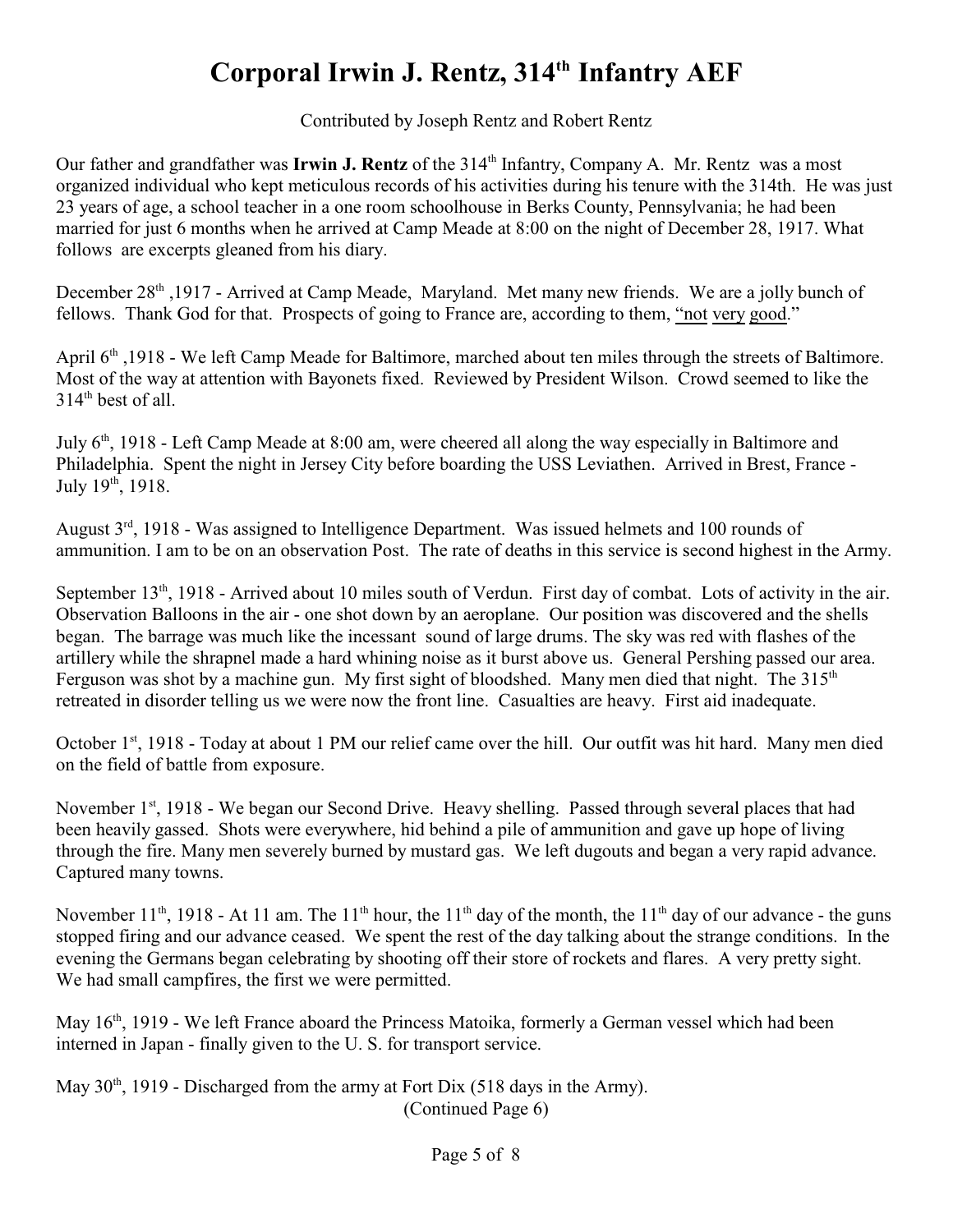#### **Corporal Irwin J. Rentz**

Continued from Page 5

Mr. Rentz later became superintendent of an Iron Foundry which was part of the Textile Machine Works in Wyomissing, Pennsylvania. He had four children, John D., who later became President of the Descendants and Friends. John died in 2006; Robert I., editor of the Descendants and Friends Newsletter; Roy M. of Chicago Illinois, father of Joseph, Steve and Bill; and Mary Jane of Palmyra, Pennsylvania. Joel Rentz, living in Brandon, FL, son of John Rentz is an active member of the Descendants and Friends.

**The diary of Corporal Rentz is very much more detailed and includes a great many names and places** where the actions of the 314<sup>th</sup> took place. Much is included about the horrors of war and the agony of those who served with the 314<sup>th</sup>. We must never forget the suffering and bravery of those who fought to **protect the freedoms we now enjoy. Remembering and educating the generations regarding these sacrifices is crucial to our countries survival. Each generation must accept its responsibility to perpetuate this freedom by not allowing the history of its veterans and what they did to be forgotten.**  This is the mission of the Descendants and Friends of the 314<sup>th</sup> Infantry.

### **News From The American Legion War Museum in Greenville, SC**

Contributed by Lynn Duncan

The American Legion War Memorial Museum in Greenville, SC currently has a special display on **Otto Springer** of the 314<sup>th</sup> Regiment Headquarters Company, 79<sup>th</sup> Division. Private Springer trained at Camp Meade. He was a carpenter and helped to build the 314<sup>th</sup> Log Cabin. On display is Private Springer's uniform, helmet, gas mask bag, postcards, war souvenirs, and personal items. You can visit the War Museum website at:

#### **www.americanlegion3warmuseum.com**

The website has information about the hours of operation and special tours. Hundreds of school children who visit the museum learn about WWI through the exhibit on Private Springer and the 314<sup>th</sup> Regiment.

#### **The Malloy's Visit France**

Contributed by Peter Malloy

My wife and I just returned from Europe and we did what I wanted to do, I stood more or less where the 79th, and its regiments jumped off on the morning of 26 September 1918, only I was there 89 years later. It was every bit as moving as I expected, only more so. So quiet and peaceful, no one around, no cars, nothing. What must it have been like 89 years ago. Noise and chaos, unbelievable.

Our guides were Christina Holstein and Tony (her boyfriend), of Verdun Tours. They were indispensable, nice and very knowledgeable. It would have been difficult to do it by yourself because so little is marked.

The cemetery is as beautiful and lovingly cared for as one can imagine.

**This Newsletter welcomes news article contributions from our members. Especially important are** informational pieces regarding participating members of the 314<sup>th</sup> Infantry AEF.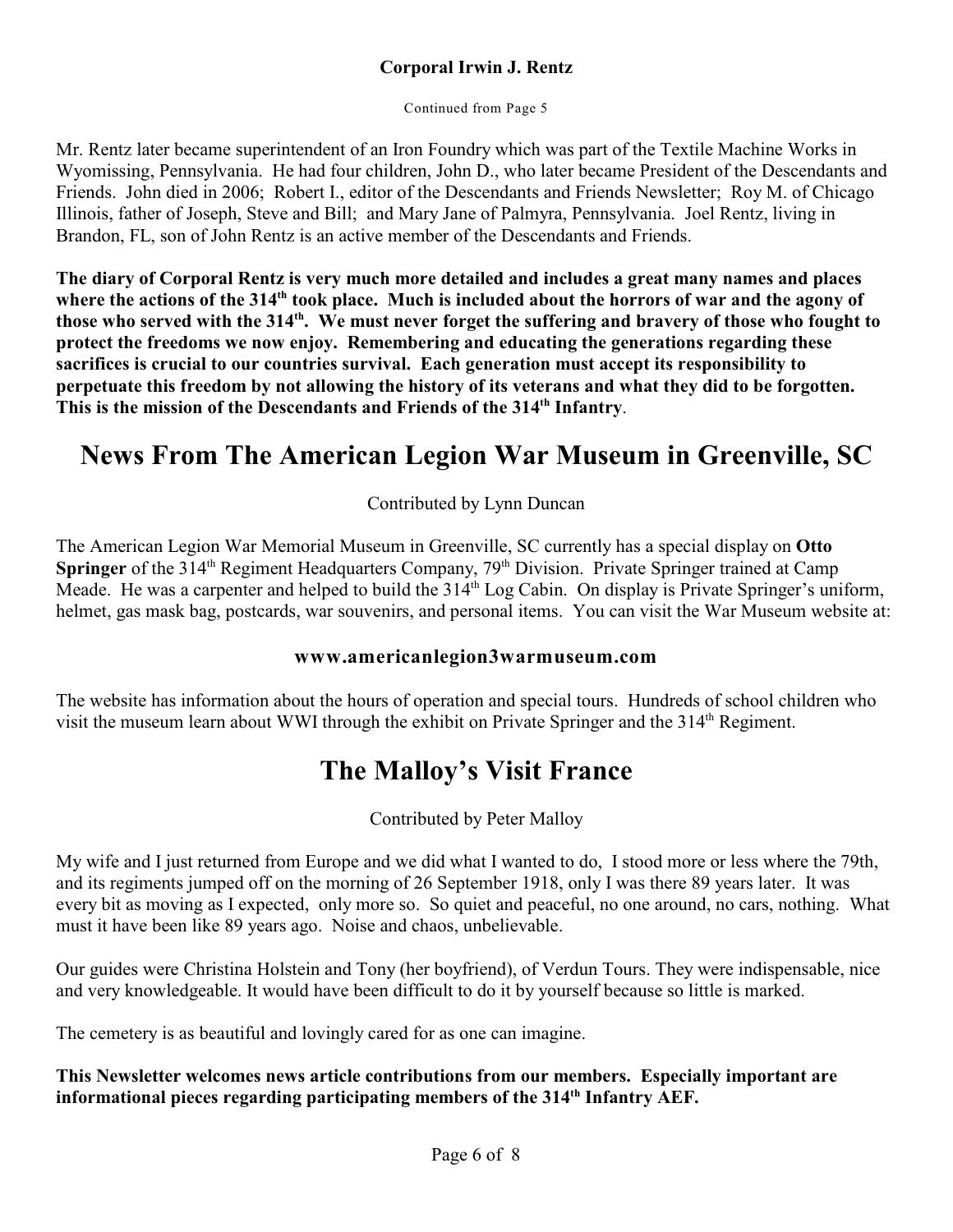### **Thank a Teacher and a Veteran**

Sent as an email by Mr. David Abel to the editor

Back in September a year or so ago, on the first day of school, Martha Cothren, a social studies school teacher at Robinson High School in Little Rock, did something not to be forgotten. On the first day of school, with the permission of the school superintendent, principal and the building supervisor, she removed all of the desks out of her classroom. When the first period kids entered the room they discovered that there were no desks.

Looking around, confused, they asked, "Ms. Cothren, where are our desks?" She replied, "You can't have a desk until you tell me what you have done to earn the right to sit at a desk."

They thought, "Well maybe it's our grades." "No," she said. "Maybe it's our behavior?" She told them, "No, it's not even your behavior."

And so, they came and went, the first period, second period, third period. Still no desks in the classroom. By early afternoon television news crews had started gathering in Ms Cothren's classroom to report about the crazy teacher who had taken all the desks out of her room.

The final period of the day came and the puzzled students found seats on the floor of the deskless classroom, Ms. Cothren said, "Throughout the day no one has been able to tell me just what he/she has done to earn the right to sit at the desks that are ordinarily found in this classroom. Now I am going to tell you."

At this point, Martha Cothren went over to the door of her classroom and opened it. Twentyseven U. S. Veterans, all in uniform, walked into that classroom, each carrying a school desk. The Veterans began placing the school desks in rows, and then they walked over to the classroom wall. By the time the last soldier had set the final desk in place those kids started to understand, perhaps for the first time in their lives, just how the right to sit at those desks had been earned.

Martha said, "You didn't earn the right to sit at these desks. These heroes did it for you. They placed the desks here for you. Now, it's up to you to sit in them. It is your responsibility to learn, to be good students, to be good citizens. They paid the price so that you could have the freedom to get an education. Don't ever forget it."

This is a true story. . .

**If you can read this, thank a teacher. If you can read it in English, thank a soldier and remember a Veteran.**